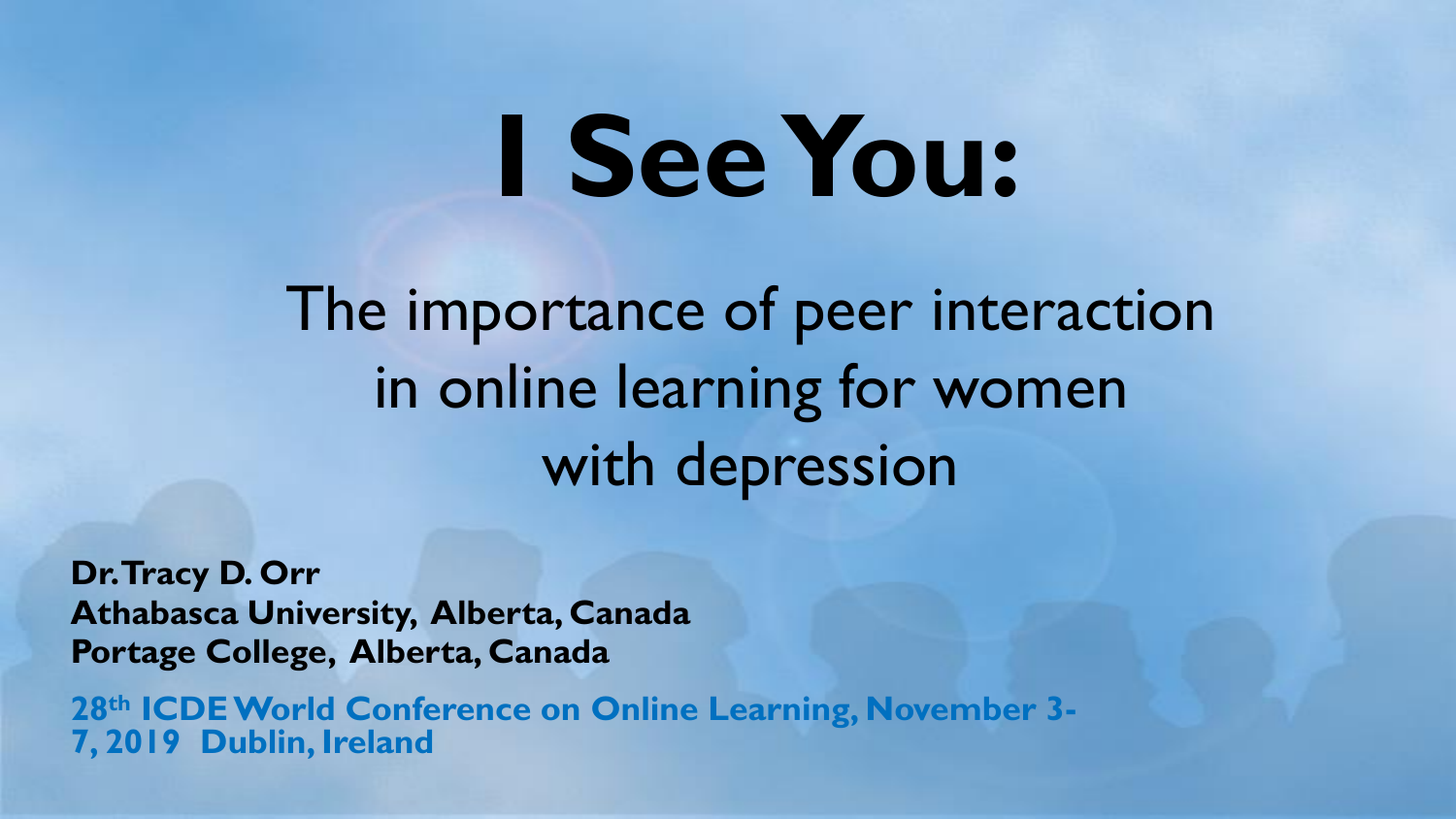# Why "I See You"?

2 2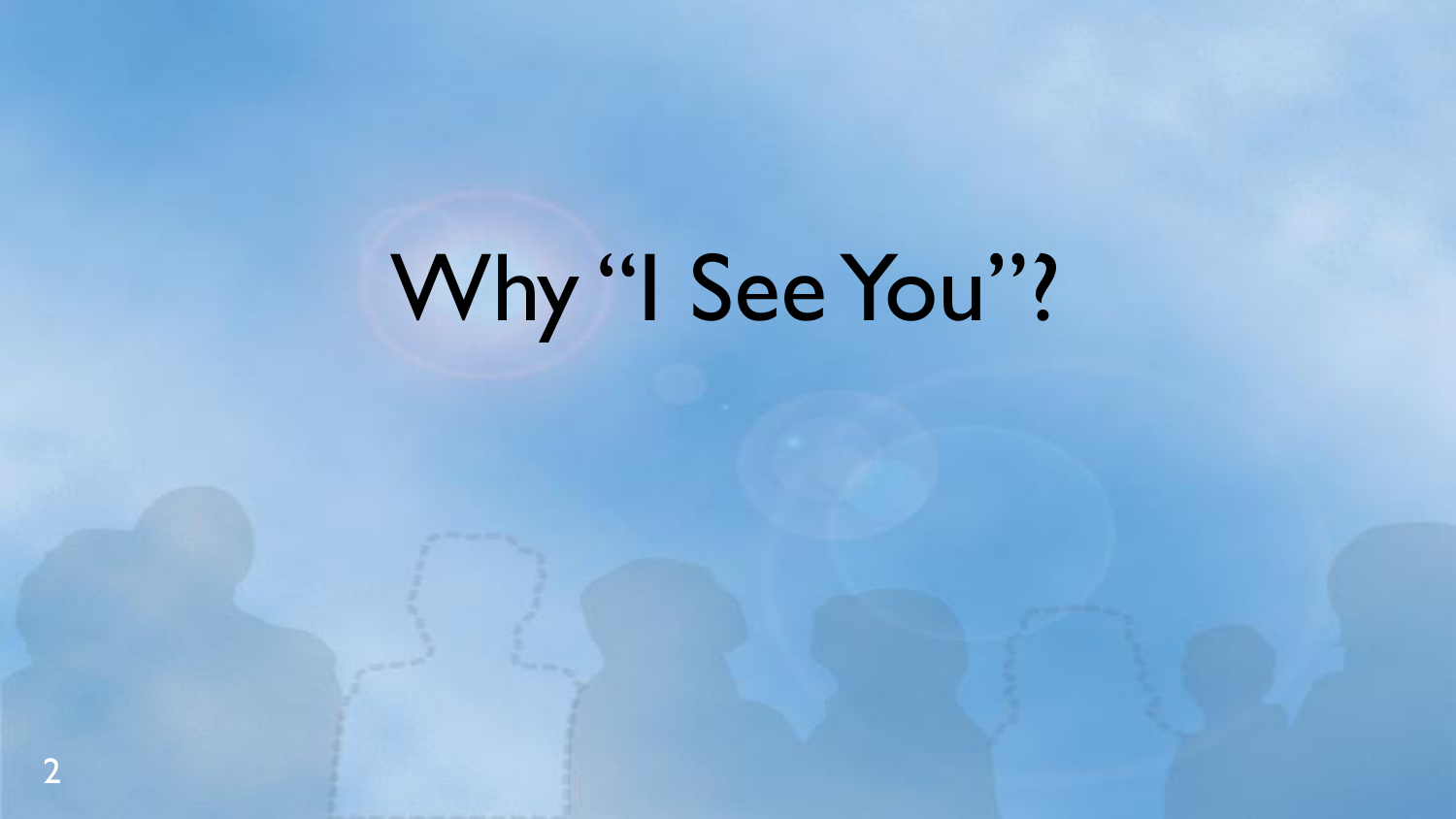#### 7 Invariant Constituents

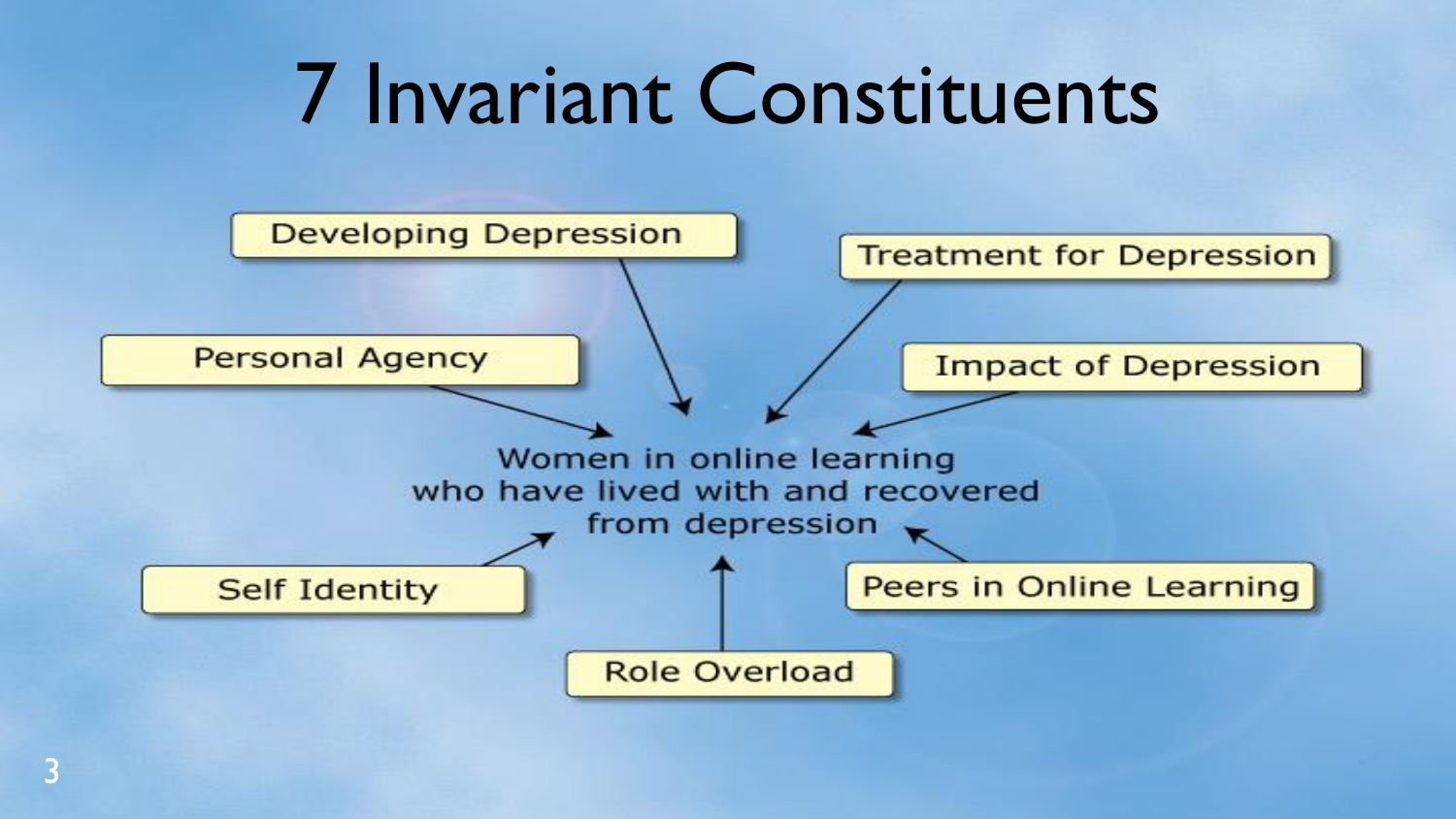#### Peers in Online Learning

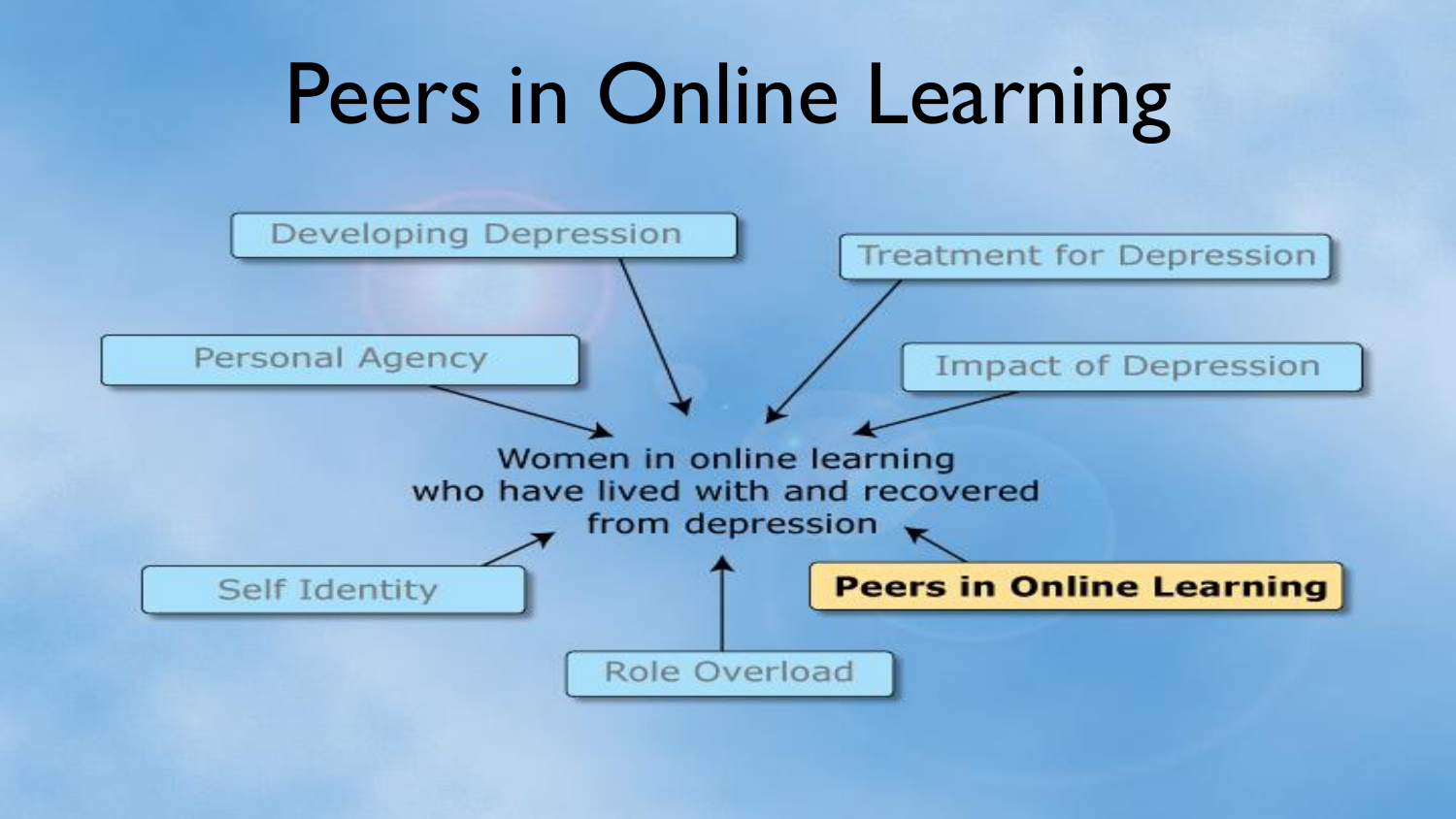### Continuum of Peer Interaction

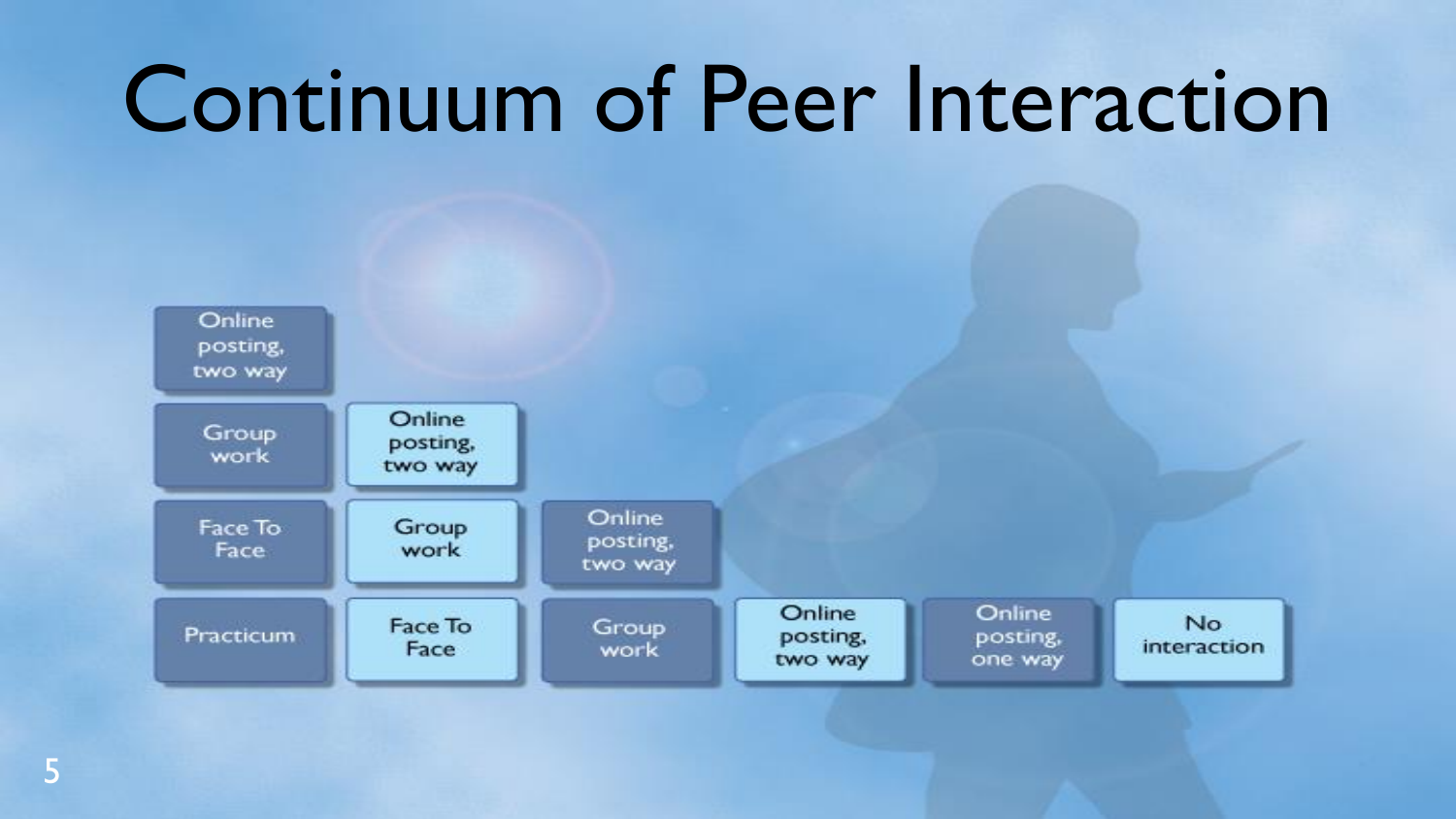# Jasmine (undergraduate student)

*"Being alone and as much as I try not to compare myself to other people, but I feel like sometimes in [FTF] school that helps. Like in situations where I'm like, "Am I the only person that doesn't understand this?" But then if other people don't understand it, you don't feel like you are like you are dumb. I kind of feel like online school put me in a situation where I was constantly comparing myself to a student that doesn't exist, that was perfect and getting a 100 on everything and understanding everything. And I couldn't live up to that expectation".*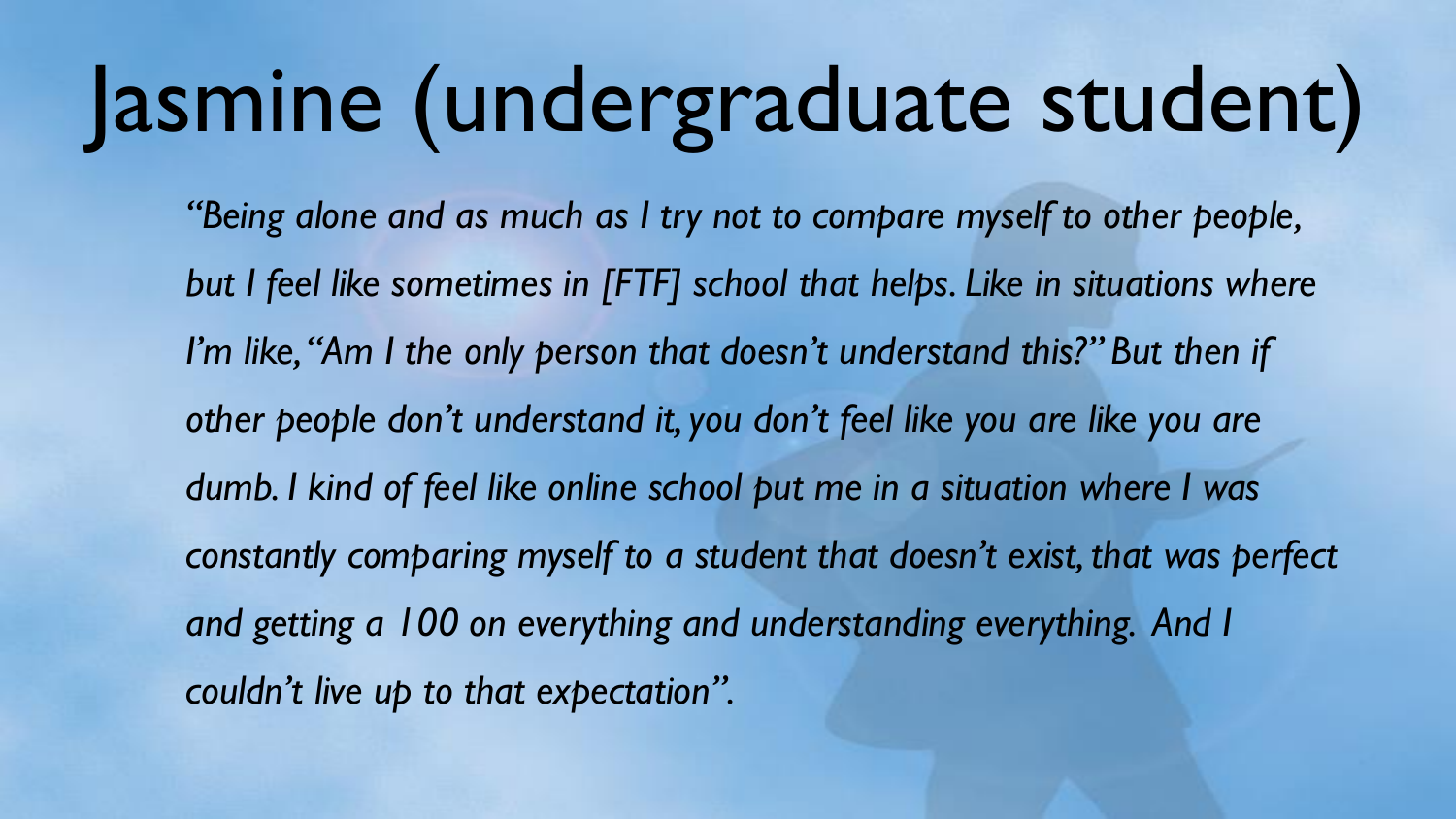### Elisabeth (undergraduate student)

*"I think I was probably the only, me and maybe one other person, were the only two students in that course at that time, commenting on somebody's post that's not even in the class anymore just to get your grade".*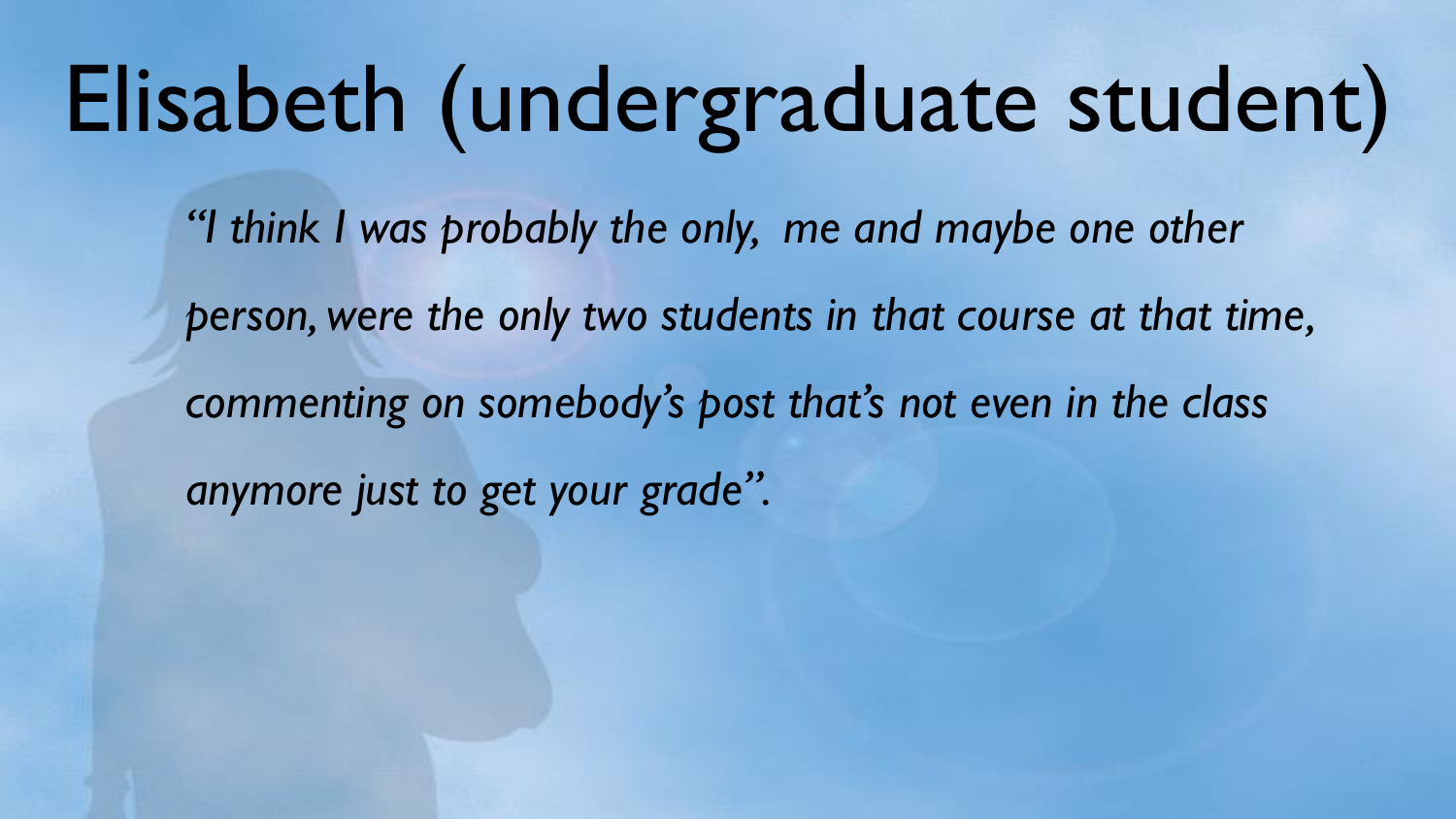## Justine (graduate student)

*"I lived in a house and I didn't step a foot in the backyard for a few years and then when I got online and started studying it was almost like a bright light for me. So interacting with people online was almost like putting myself out there because I was putting my ideas and thoughts … Like at one point I did a course where we had to have phone conferences and I*  actually talked to people, you know outside of captain, staff, or talking to a *subordinate or, you know, mom talking to daughter. I actually had to talk to the person. And that helped me pull out of [the depression]".*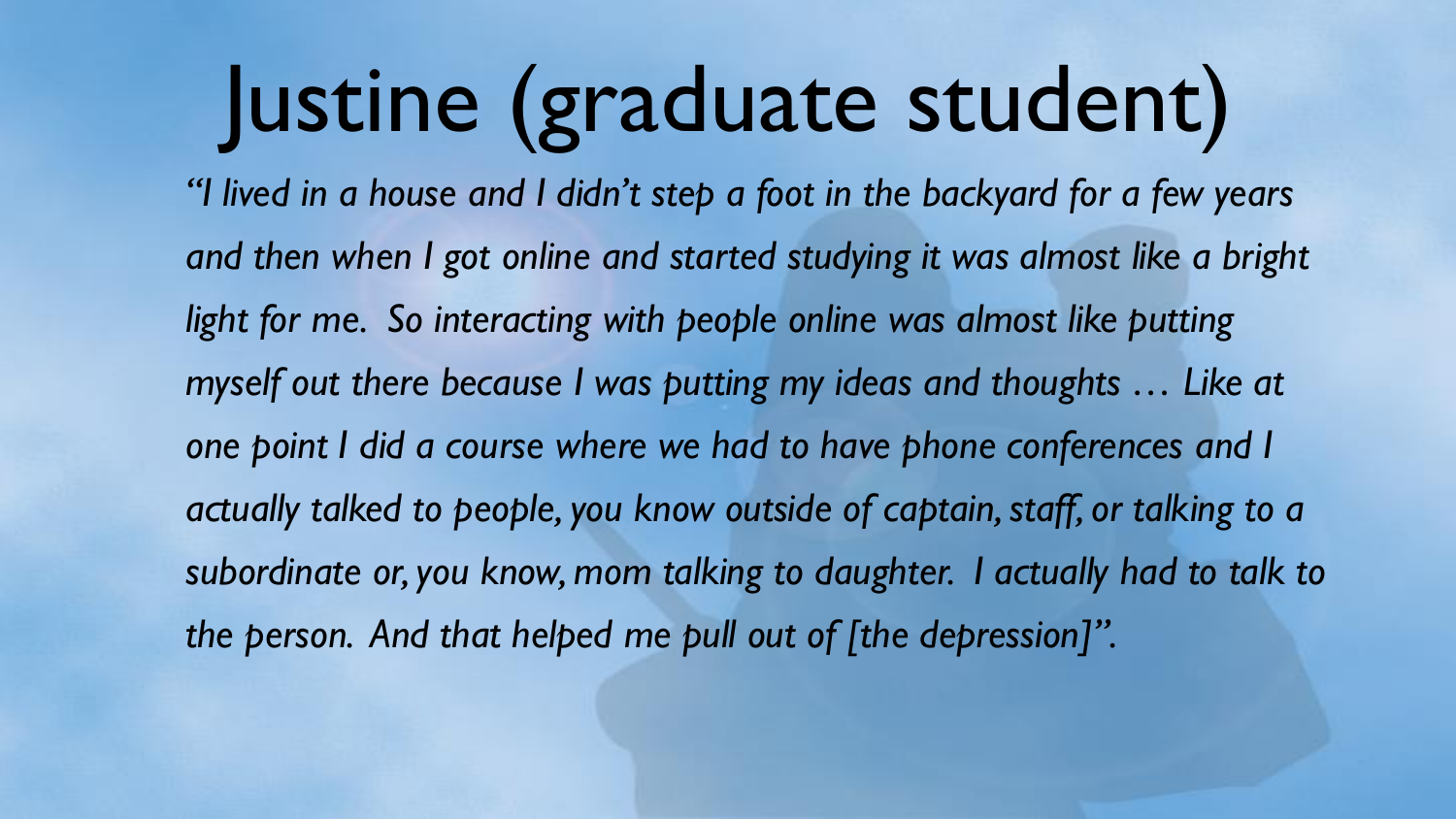# Megan (graduate student)

*"This semester I actually had an awesome group because I got to meet some people at residency. …And she had another friend in [C] that was there so it was nice because I actually got to meet some of these students that I'll be graduating with that are sitting there in the same boat going, "What the F? This is so hard!" So we all got to have meltdowns together. It was nice".*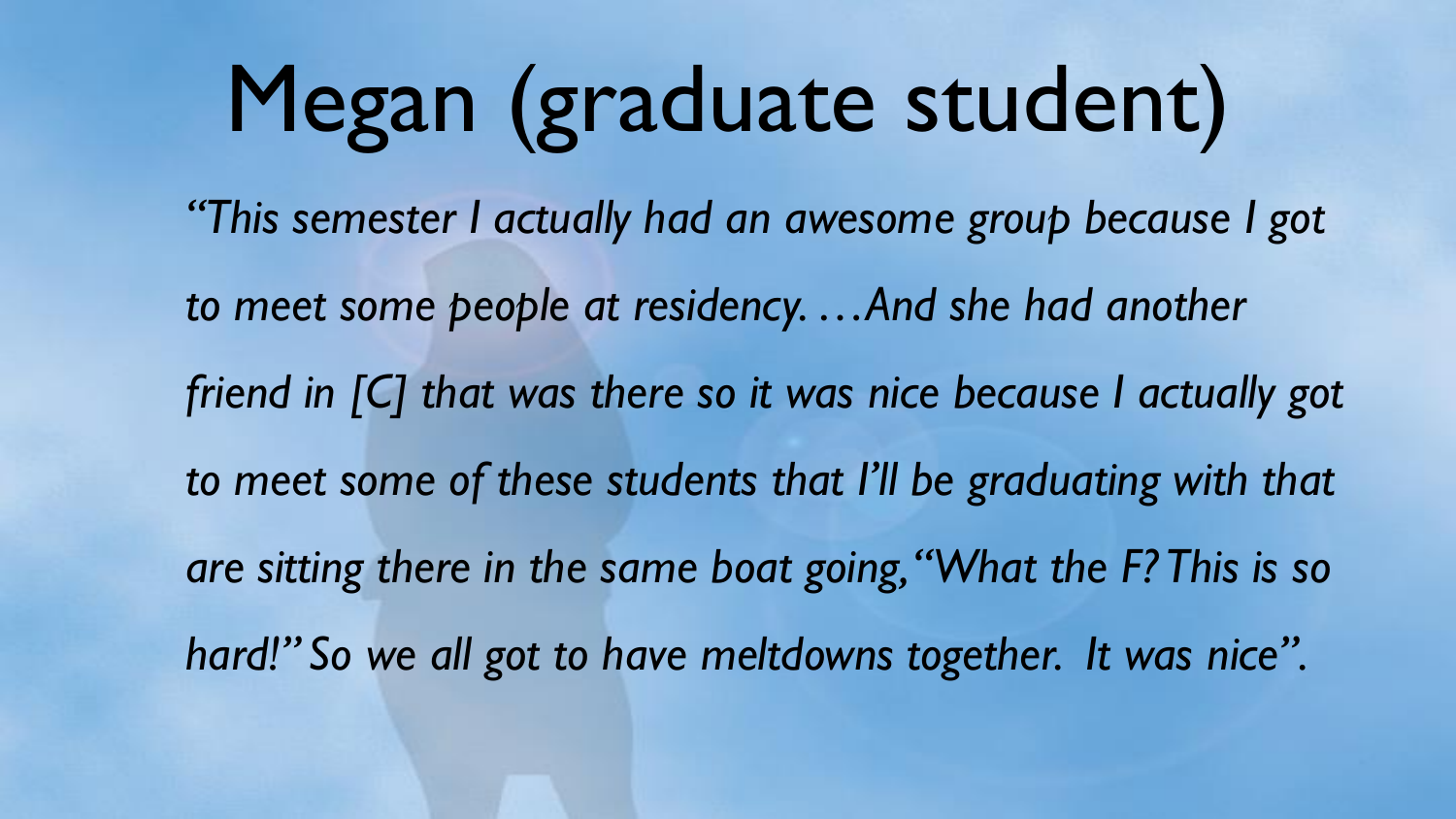The Importance of Peer Interaction

…Only available by design